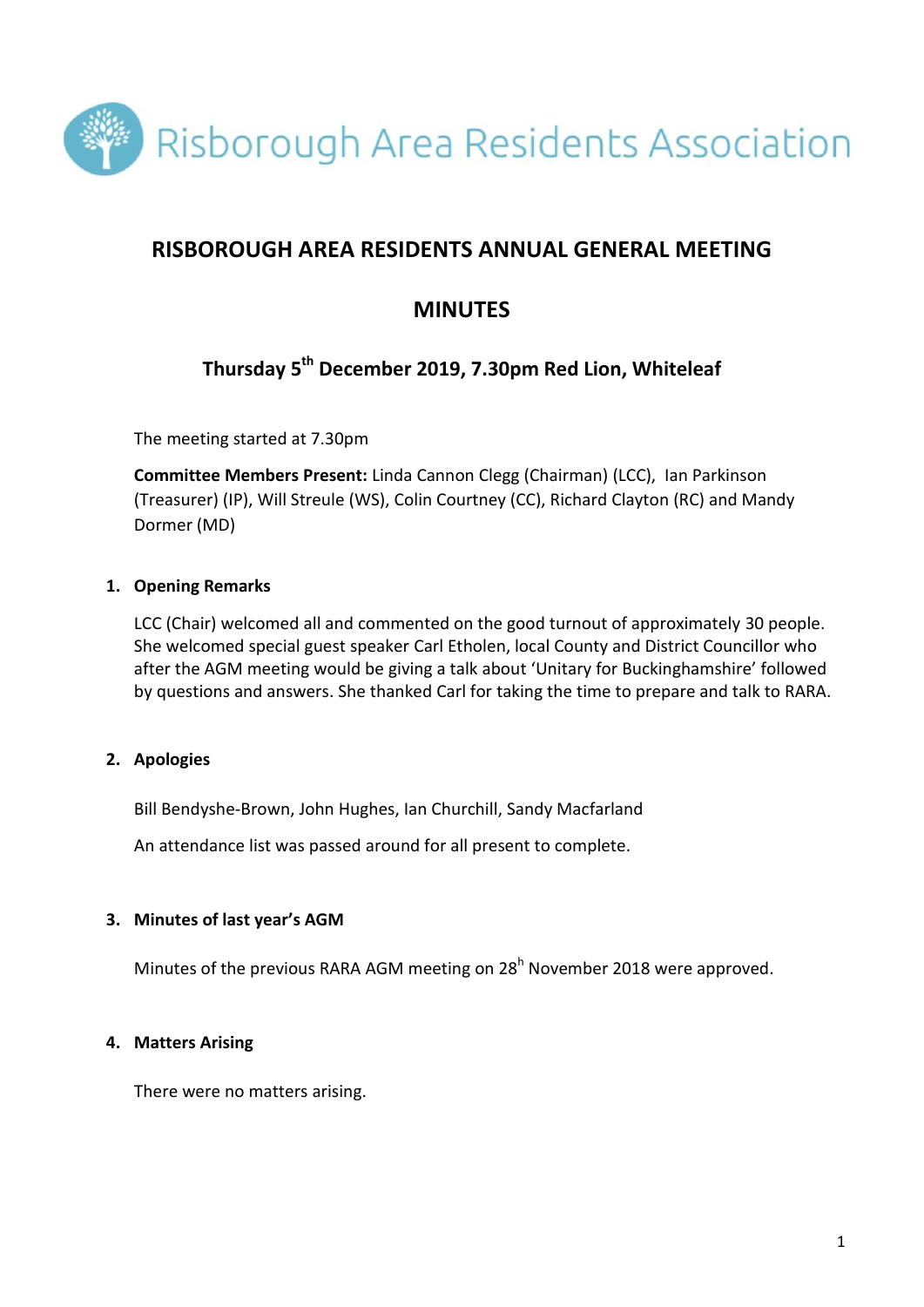#### **5. Presentation of Annual Reports**

LCC presented the **Chairman's Annual Report** - **see Report attached.** The report was received positively with applause.

A member of the audience asked why two Princes Risborough Town Councillors were in attendance when RARA members had been excluded from their meetings? LCC explained this was an open meeting and that they had been invited to attend like everyone else.

There were no other questions.

The Chairman's Annual Report was adopted. It will we posted on the new RARA website along with the AGM minutes

#### IP presented the **Treasurer's Report** – **see Report attached.**

IP explained the £11,882 expenditure was largely legal fees for RARA to be represented at Local Plan Hearing in the summer of 2018. Much of this had been raised through donations i.e. £14,255 and a further £2,500 was still expected following an application to HMRC for Gift Aid against donations received. With current net assets in the bank of £3,685, once the Gift Aid payments is received, RARA will have funds of circa £6,000.

LCC asked if anyone had any questions about the financial accounts. A member of the audience asked, 'Do we keep a running tab to ensure we don't pay any more than we should on legal fees.?" WS explained that our QC had originally been a resident of Wycombe and was keen to act on our behalf with a very good legal package and cost.

The financial accounts were approved and will be posted on RARA's website.

LCC commented that although RARA did not manage to reduce the scale of development at this time, RARA had raised local community awareness and gained respect as the independent voice of Princes Risborough, a role that RARA will continue to fulfil.

IP thanked everyone who had donated to raise money for legal advice in 2018.

#### **6. Election of Officers**

LCC explained she had served 3 years as Chairman and now wanted to step down in order to enable the role to become refreshed. LCC proposed Will Streule as Chairman and he agreed to stand. He was seconded by CC. CC thanked LCC for her work as Chairman.

LCC explained that Peter Brookhouse had served as Secretary for 2 years and now wanted to step down. She thanked Peter for his time, support and commitment to the RARA Committee as Secretary. CC proposed LCC as Secretary which was seconded by RC.

The following officers were duly proposed, seconded and formerly elected: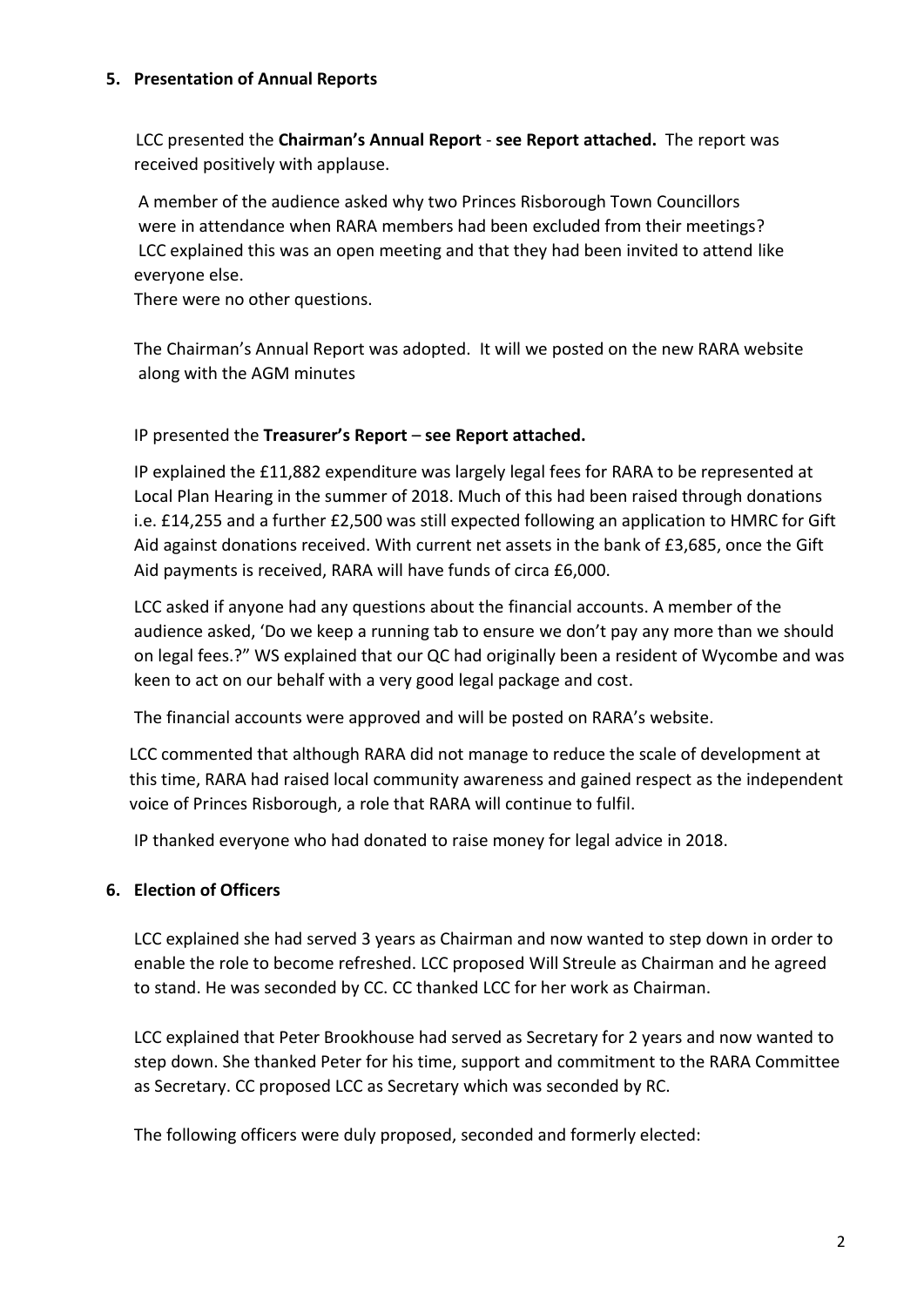#### **Officers:**

| Chairman:             | Will Streule newly appointed. LCC proposed, CC seconded unopposed                                             |
|-----------------------|---------------------------------------------------------------------------------------------------------------|
| Deputy Chair:         | Richard Clayton was proposed by LCC and WS seconded unopposed.                                                |
| Treasurer:            | <b>lan Parkinson</b> (re-elected unopposed)                                                                   |
| Secretary:            | Linda Cannon Clegg newly appointed. CC proposed and seconded by<br>RC unopposed.                              |
| <b>Other Members:</b> | Mandy Dormer (communications and social media), Colin Courtney<br>and Ian Churchill were re-elected unopposed |
| New Member:           | Alan Frost proposed by LCC and seconded by RC and was duly elected<br>unopposed.                              |
| Resignations:         | LCC thanked Peter Brookhouse (see above)                                                                      |

## **5. Status of the Princes Risborough Expansion Plan and Recent Consultations.**

CC gave an update on the SPD. WDC have not yet replied or commented on 200 responses, the majority of which were critical. Eric Gadsden owner of builders W.E. Black was particularly critical and is now stopping further building on his site near the station which remains unfinished. His main issue is the relief road going through his site which he believes is not required.

CC also explained that the HIF bid awarded by Homes England was key to the development. It is intended to be used to fund only the first stage of the relief road. RARA has asked WDC for the terms and conditions for the funding but Homes England have placed an embargo on any announcement.

BCC Unitary Council has identified a gap in the funding for the relief road and believe more funding is needed overall. However, WDC have approved the plan. It remains to be seen how this pans out once Unitary is in place. Some of the smaller developers are creating a fuss in the hope that the larger developers will bail them out re financial contributions. Phase 1 of development is programmed between 2021 – 2023 and until the developers' contribution to the road and the guaranteed use of the HIF fund is clarified, this stage remains uncertain to commence.

No information regarding liaison with Network Rail has been released as it is confidential.

#### LCC asked if anyone had any questions?

A member asked, 'With the General Election coming up, a Conservative candidate is standing for Buckingham who is against large developments in green areas. So, is it worth asking the newly elected MP for this area to help us fight the development? WS responded that he will take this question to the hustings on Monday 9<sup>th</sup> December and that RARA would be engaging with the new MP.

IP said the election boundaries are to be changed.